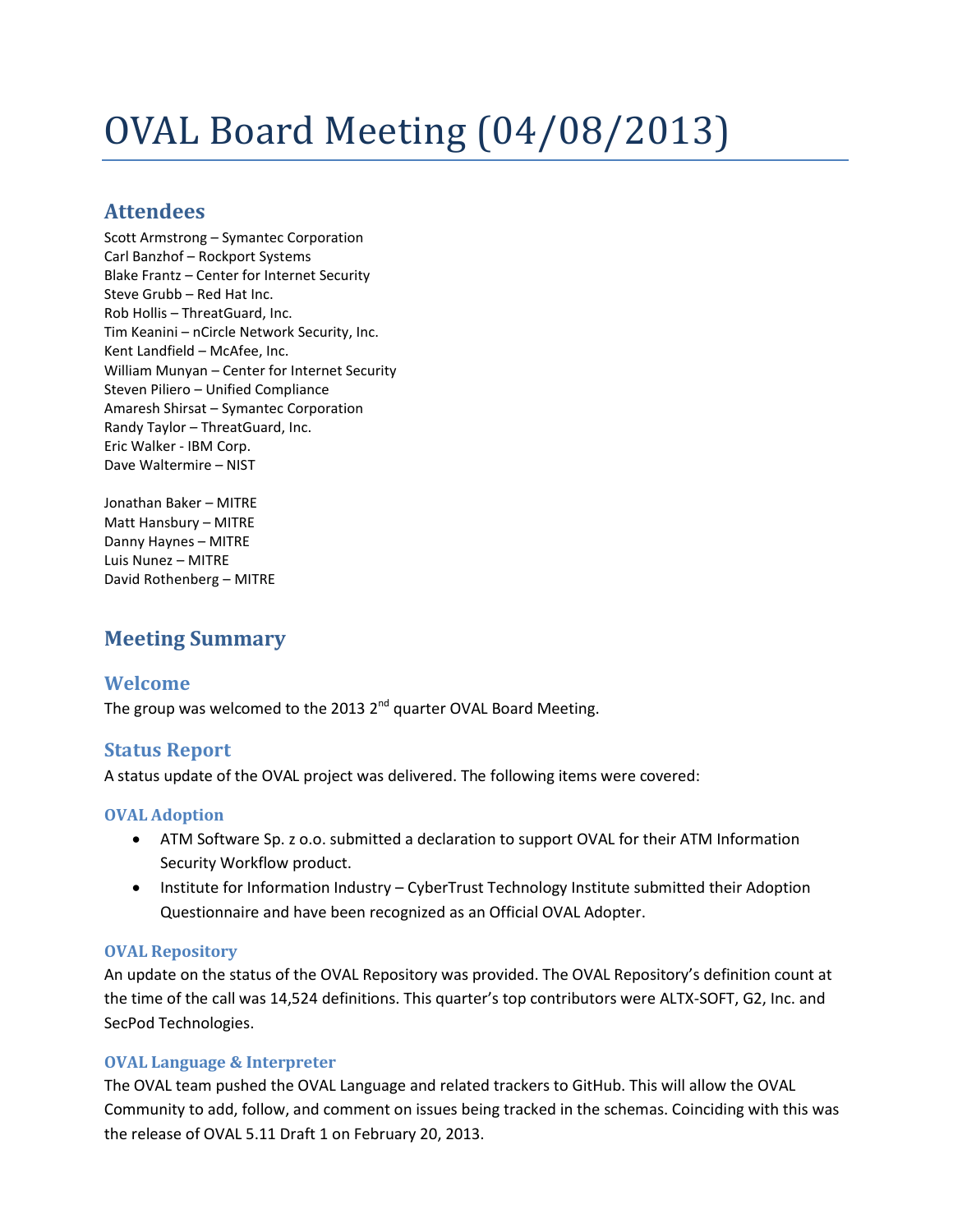This first draft of the 5.11 version of the OVAL Language includes adding support for notes in variables, supporting collection of hives in the Windows registry probe, deprecation of Linux rpmverifypackage digest check passed and signature check passed entities, and overall improvements to documentation in the Specification and OVAL schemas. Additional capabilities and fixes will be added to future drafts.

The MITRE team is planning a release of the OVAL Interpreter next week on 4/17/13. The major change in this revision is the inclusion of IPv6 support and a couple of bug fixes on Windows and Linux. This release will be OVAL Interpreter version 5.10.1.5.

#### **OVAL 5.11**

An overview of the planned features and their status for OVAL 5.11 was presented to the Board. This included the release timeline and a more detailed overview of the different release goals. In February, MITRE released Draft 1 of OVAL 5.11, which was a relatively small draft of mostly Language clarifications and fixes. A second draft of the 5.11 Language is due out on May 8, 2013. The team is planning to produce a Release Candidate for 5.11 in July 2013 followed by an official OVAL 5.11 Language release in September 2013. Within this timeline, the MITRE Team announced that they would like to host a Developer Days event prior to the official release.

The main goals of the OVAL 5.11 release include increasing support for Cisco and Juniper network devices, adding support for Android mobile devices, ensuring support exists to allow Apple Security Guides and DISA STIGs to be fully automated, redesigning the sql\_test to alleviate security concerns, addressing file system searching and performance concerns, and adding support for complex file formats.

Towards this first goal, Cisco has provided updates to the IOS schema as well as submitted new ASA and IOS XE schemas to the OVAL Sandbox. For other forms of network devices, jOVAL, SecPod Technologies, and Apex Assurance Group, have jointly submitted a preliminary Juniper JunOS experimental schema and NETCONF experimental schema to the sandbox and implemented support for both in the jOVAL engine. It was noted that Juniper is not supporting this directly but that MITRE is currently working to engage with them on this effort.

Android support for mobile devices has had significant work performed, as well. An initial schema provided by SecPod Technologies was further revised and expanded. The new version remains in the OVAL Sandbox, now accompanied by a sample OVAL Systems Characteristics producer application for Android devices. The output from this program may be exported to another system for analysis. The OVAL Team is currently looking to engage Google and other primary source mobile device vendors.

Increased support for Apple Devices involves additional capabilities for OSX that includes checking packages and improving the plist\_test. These combined efforts should close some gaps found in the Apple Security Guides and DISA STIGs. It will not necessarily cover content generation. There is also a goal to add support for Apple's iOS devices. NSA created a security guide that utilized the existing Mac OS plist\_test. The OVAL Team is currently looking at querying Apple MDM Servers for additional information. A Board member questioned whether we were working with Apple through their SCAP-on-Apple project. MITRE is currently looking to coordinate with Apple on these efforts.

Better support for databases was another goal for the OVAL 5.11 release. The OVAL Team has added support for a draft of the sql511 test, with no changes yet from the existing sql57 test, on a branch of the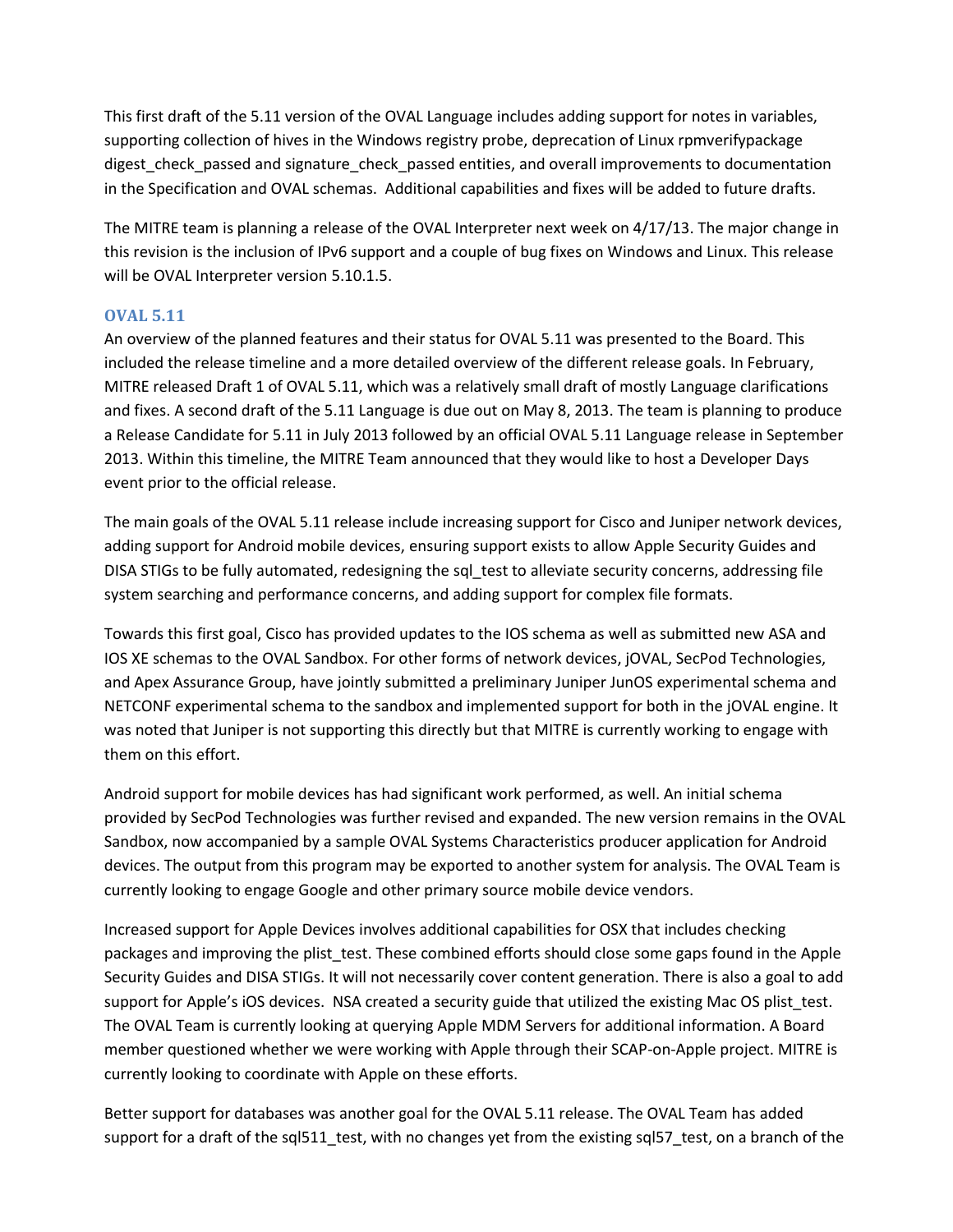OVAL Interpreter. This is intended to provide a test bed for the Community to evaluate the current test as well as provide a place to address new functionality and security issues that have been raised in the past. It has been made clear by the OVAL Board members that the existing method that passes credentials in clear text has been a major issue that blocks implementation.

The OVAL Team also wishes to update the current file system search and evaluation limitations. This goal includes documentation updates, support for symbolic links, and issues with treating paths as strings. Some areas of investigation include what types of normalizations may be applied to a file path, as well as the representation format. Additionally, the team hopes to optimize regular expression evaluation.

Currently, complex file types are not well supported by OVAL, and subsequently several proposals have been made to add support for common file formats such as INI, Apache configuration, and SMB configuration files. CIS has recently submitted to the OVAL Sandbox a schema for collection of INI files, and with SecPod Technologies' assistance, a patch for OVALDI to include support. They are expected to submit sample content soon.

Further sections of the OVAL Language to be addressed in 5.11 include updates to the core of the OVAL Language. This will cover items brought into discussion recently such as entity evaluation, entity casting, how to assign status values, and evaluation of deprecated constructs. This Core Language update could also include new OVAL functions.

Several additional proposals for OVAL 5.11 have been made, including support for the new Solaris 11 Image Packaging System and Service Management Facility constructs as proposed by the Oracle team. Additional candidates for inclusion include the Windows license test and systemmetrics test which are currently located in the OVAL Sandbox and have been implemented in jOVAL. Lastly, the scripting capability and the OVAL for artifact hunting use case require additional investigation to determine viability for inclusion in the 5.11 release.

The OVAL Team has asked the Board to help identify mature capabilities in the OVAL Sandbox so that they may be pulled into the planned release. As previously outlined in the Sandbox process, a proposal needs community review before inclusion, but as of yet, little community review has been completed. The MITRE team asked if the current process by which Sandbox contributions are promoted to the official Language makes sense and recognized that it may need to change as it is used in practice. The Board voiced its strong opinion that extensions should not be added straight to OVAL without a process in place to identify such extensions as optional to Validation programs. Furthermore, one Board member raised the point that some vendors have no interest in implementing certain extensions. This situation is further complicated by the Validation effort which may set requirements for implementations not expected from OVAL Adopters. It remains to be figured out what would be considered required in OVAL and what would be optional in this sense. Some Board members also suggested that implementations of such extensions were to be mandatory, while other Board members countered that while nice in theory, the existing Language was built without this approach. The OVAL Team will make a point to investigate these points and come up with some options.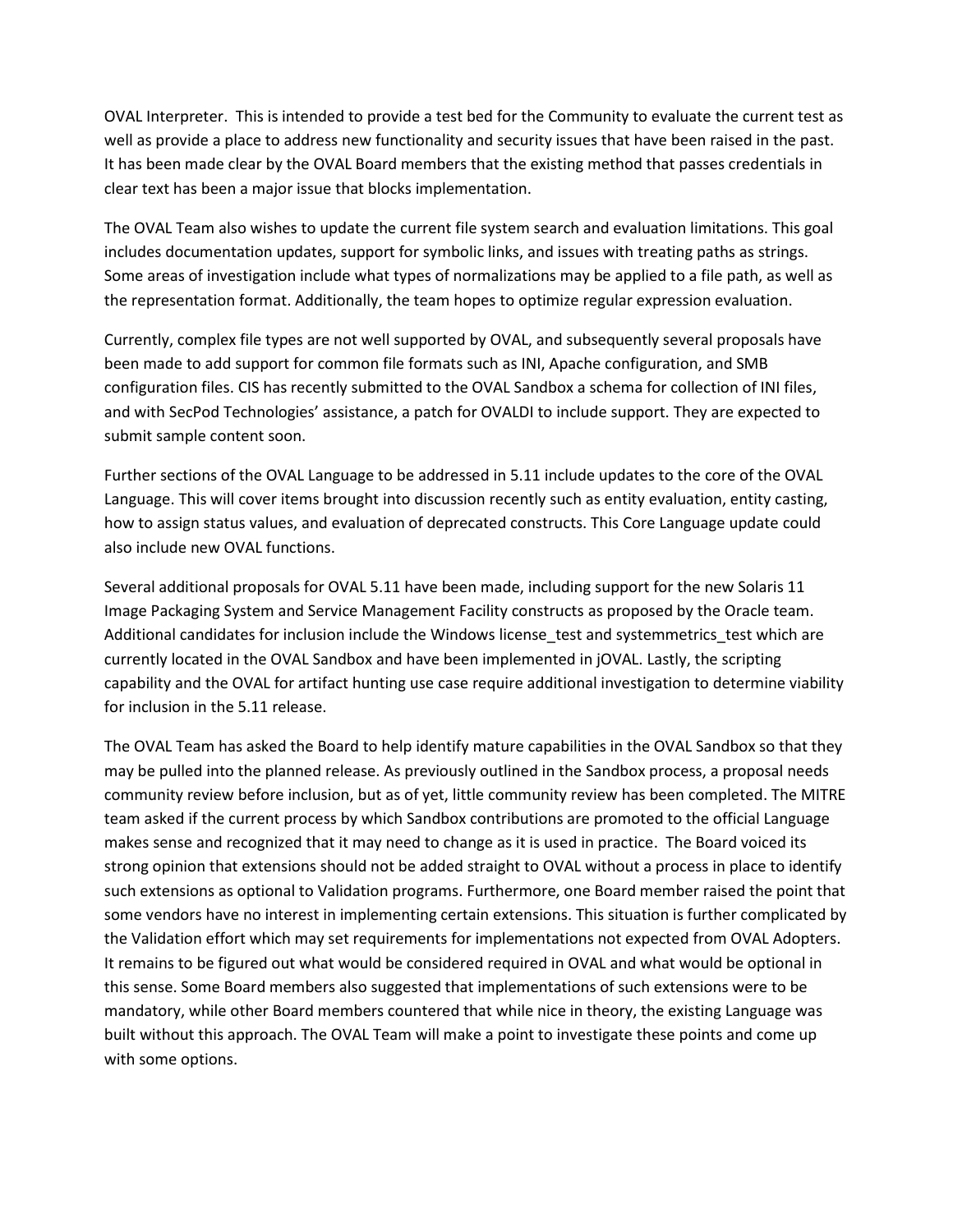#### **SACM & RSA Updates**

Kent Landfield was asked to provide an update of the SACM Birds of a Feather (BOF) that recently took place in Orlando in March. This was the final BOF for forming a working group. The final charter was being worked on over the SACM mailing list, with a few drafts presented. Overall, the BOF was productive and had good participation by both old and new participants. Takeaways from this meeting were changes to the charter which have already been made.

Next, Matt Hansbury gave a brief recap of the OVAL Board Face-To-Face meeting. This meeting coincided with RSA and was likewise fairly well attended. A brief history of OVAL was covered and then led to further discussion of how the Board members felt about a potential transfer of the OVAL Language to an international standards body. The Board encouraged MITRE to participate in the working group and to create an informational draft to socialize OVAL within the IETF. MITRE is working on this document, and will submit to the IETF after an internal review, including the DHS sponsor.

#### **Board Requirements and Responsibilities**

Danny Haynes introduced two draft documents intended to formalize several aspects of the OVAL Board. The first document covers processes for adding, transferring, and removing Board members. The second document covers the expected roles, tasks, and qualifications for individual Board members. These documents were based off existing OVAL Board documentation and the CVE Editorial Board requirements.

Within the roles and qualifications document, it was proposed that the Board introduce an Emeritus status to recognize former members that have made significant contributions to OVAL and allow them to remain involved with OVAL even after they have left the Board. The roles document also covered expected levels of engagement within the Board and Community.

The processes document proposed an approach for how new Board members would be added and how membership would be transferred and removed. It was based on the process for adding new members to the CVE Editorial Board. The group was given an overview of this process and given an opportunity for feedback.

#### *Discussion*

Several Board members voiced their support of implementing the new Emeritus status. There was some confusion about wording within the document that implied Board members were individually identified as a "Technical", "Liaison", or "Advocate" member. While companies could have three different people in those roles, only two are allowed seats on the Board. The MITRE Team accepted that some softening of the language in the document was needed to clarity that these roles were designed to describe the types of activities that a Board member could pursue, but not mandate that each organization have one person filling each role described. It was also recommended that things like 'must' and 'shall' would be better stated as 'expected' actions.

Another Board member wanted clarification on what these drafts were intended to address. It had been MITRE's goal over the years to come up with better documentation for the roles and responsibilities for the OVAL Board. Since formal requirements were never established, this development could help emphasize maturity of the project. This better expresses the expectations for each Board member and provides better process on how to deal with Board members who are no longer active in their role as they once were.